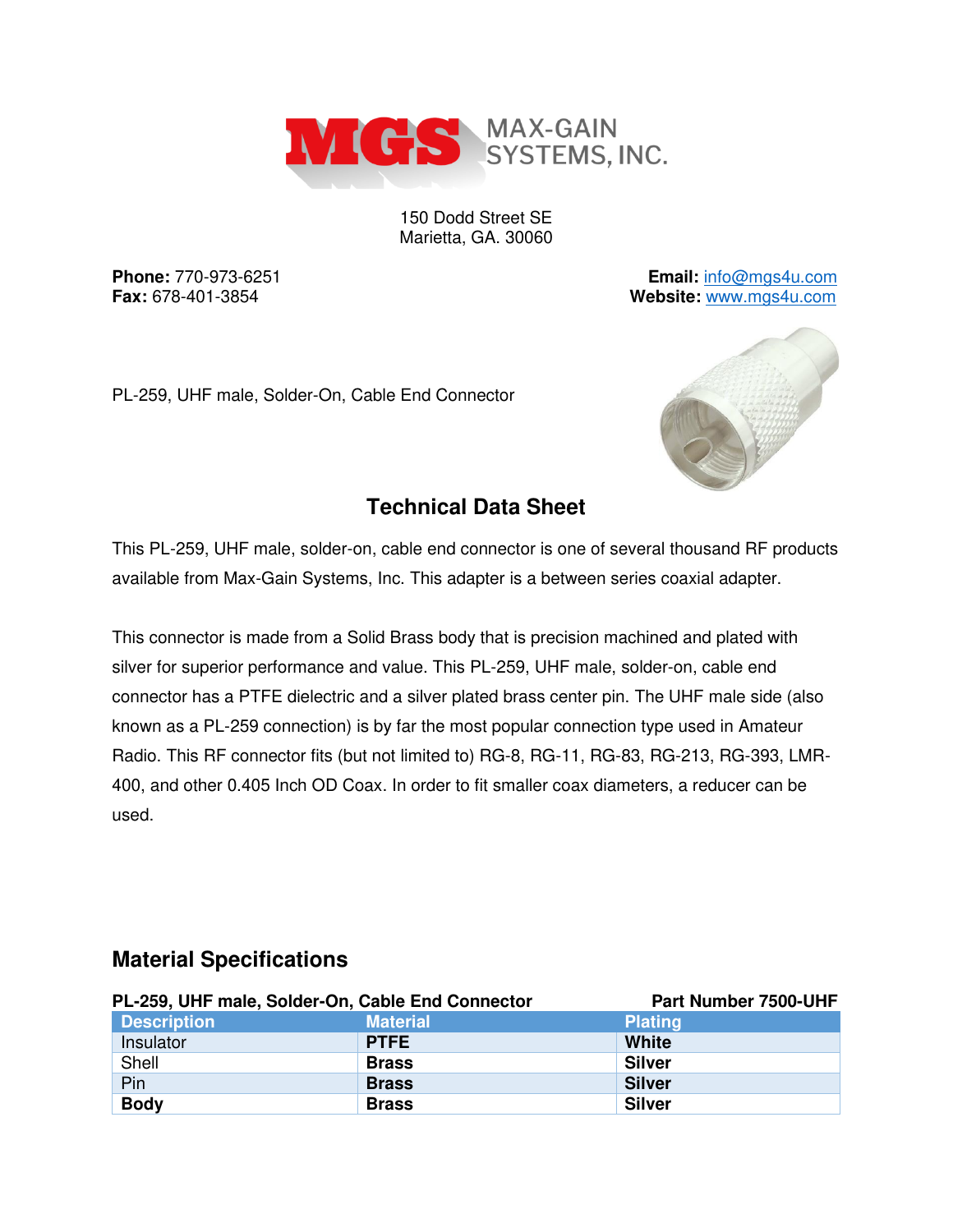### **Mechanical Specifications**

| <b>Size</b> | <b>Dimension</b>            |
|-------------|-----------------------------|
| Length      | 1.58 in $(40.2 \text{ mm})$ |
| Width       | 0.72 in (18.2 mm)           |
| Height      | $0.72$ in (18.2 mm)         |
| Weight      | $0.22$ oz $(8q)$            |

## **Environmental Specifications**

| Temperature            | <b>Spec</b>           |
|------------------------|-----------------------|
| <b>Operating Range</b> | $-65$ to $+165$ deg C |

**Compliance Certifications** (see product page for current documentation)

**Availability** Click the following link (or enter part number in the "SEARCH" bar at the top of any page of the website) to obtain additional part information including price, inventory and certifications: [https://mgs4u.com/product/pl-259-uhf-male-solder-connector-for-0-405-inch-od-coax-](https://mgs4u.com/product/pl-259-uhf-male-solder-connector-for-0-405-inch-od-coax-7500-uhf/)[7500-uhf/](https://mgs4u.com/product/pl-259-uhf-male-solder-connector-for-0-405-inch-od-coax-7500-uhf/)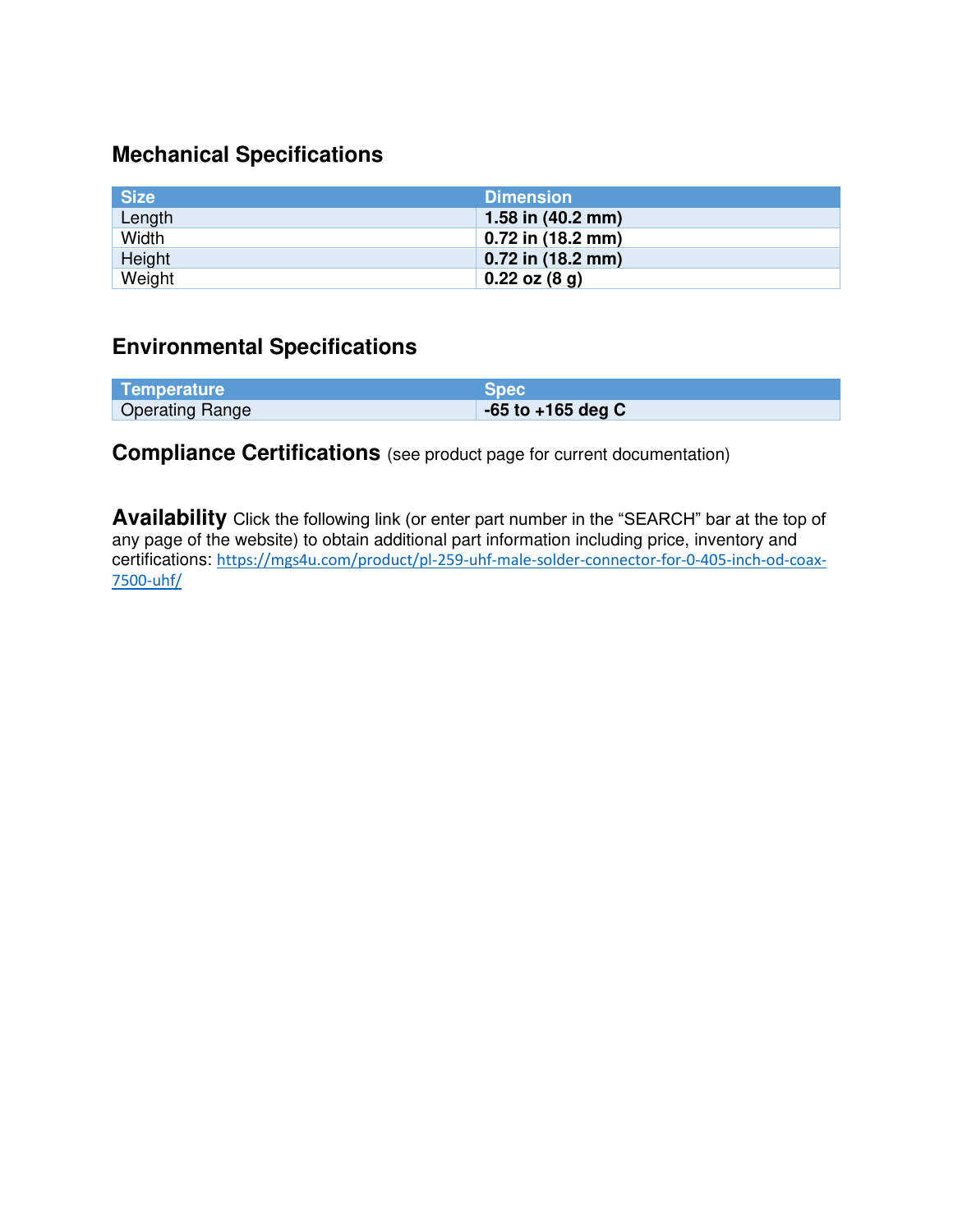| ֚֘֝֬                                              |
|---------------------------------------------------|
| י<br>į<br>Ì<br>l<br>I<br>į<br>l                   |
| ĺ<br>I<br>٠                                       |
| I<br>$\overline{\phantom{a}}$<br>I<br>I<br>ĺ<br>١ |

|                    |                                                                                                                                     |              |                                                                                                                                                                                                  |                                                      | REV                                           |                  |                                                                                                                                                                                           |               |
|--------------------|-------------------------------------------------------------------------------------------------------------------------------------|--------------|--------------------------------------------------------------------------------------------------------------------------------------------------------------------------------------------------|------------------------------------------------------|-----------------------------------------------|------------------|-------------------------------------------------------------------------------------------------------------------------------------------------------------------------------------------|---------------|
|                    | ICATION<br>SPECIF                                                                                                                   |              | CONTR                                                                                                                                                                                            | DRAWING                                              |                                               |                  | DATE<br><b>Dwn</b><br>DESCRIPTION                                                                                                                                                         | APPROVED      |
|                    | ANY VIOLATION IS PUNISHABLE<br>CONTAINS<br>THIS DRAWING                                                                             |              | ANY UNAUTHORIZED USE OF THIS DRAWING IS EXPRESSLY PROHIBITED.<br><b>PRCPRETARY</b><br>UNDER U.S.<br><b>INFORMATION</b>                                                                           | TO MAX-GAIN SYSTEMS, INC<br><b>LAWS</b><br>COPYRIGHT |                                               |                  |                                                                                                                                                                                           |               |
|                    |                                                                                                                                     |              |                                                                                                                                                                                                  |                                                      |                                               |                  |                                                                                                                                                                                           |               |
|                    |                                                                                                                                     |              |                                                                                                                                                                                                  |                                                      |                                               |                  |                                                                                                                                                                                           |               |
|                    |                                                                                                                                     |              |                                                                                                                                                                                                  |                                                      |                                               | <b>ALTERNATE</b> | STRIPPING REQUIRED WHEN USING REDUCERS                                                                                                                                                    |               |
|                    |                                                                                                                                     |              |                                                                                                                                                                                                  |                                                      |                                               |                  |                                                                                                                                                                                           |               |
|                    |                                                                                                                                     |              | $\ddot{\phantom{0}}$                                                                                                                                                                             |                                                      |                                               |                  | USE SOLDER HOLES TO SOLDER BRAID TO CONNECTOR                                                                                                                                             |               |
|                    |                                                                                                                                     |              |                                                                                                                                                                                                  |                                                      |                                               |                  |                                                                                                                                                                                           |               |
|                    |                                                                                                                                     |              |                                                                                                                                                                                                  | Danaa                                                |                                               |                  |                                                                                                                                                                                           |               |
|                    |                                                                                                                                     |              |                                                                                                                                                                                                  |                                                      |                                               |                  |                                                                                                                                                                                           |               |
|                    |                                                                                                                                     |              |                                                                                                                                                                                                  |                                                      |                                               |                  |                                                                                                                                                                                           |               |
|                    |                                                                                                                                     |              |                                                                                                                                                                                                  |                                                      |                                               |                  | <b>HAAAH</b>                                                                                                                                                                              |               |
|                    |                                                                                                                                     |              |                                                                                                                                                                                                  |                                                      |                                               |                  |                                                                                                                                                                                           |               |
|                    |                                                                                                                                     |              |                                                                                                                                                                                                  |                                                      |                                               |                  |                                                                                                                                                                                           |               |
|                    |                                                                                                                                     |              |                                                                                                                                                                                                  |                                                      | $\blacksquare$                                |                  | $0.75/19$ ]                                                                                                                                                                               |               |
|                    | e                                                                                                                                   |              | 1.042 [26.47] REF                                                                                                                                                                                |                                                      |                                               |                  | $0.6875 / 17.5$ ]                                                                                                                                                                         |               |
|                    | \$114 [2.90]                                                                                                                        |              |                                                                                                                                                                                                  |                                                      |                                               |                  | 1.0 / [25.4]                                                                                                                                                                              |               |
|                    | R۴                                                                                                                                  |              |                                                                                                                                                                                                  | 1.444 [35.68] REF                                    |                                               |                  | SUGGESTED STRIPPING INSTRUCTIONS                                                                                                                                                          |               |
|                    |                                                                                                                                     |              | 1.583 [40.21] REF                                                                                                                                                                                |                                                      |                                               |                  |                                                                                                                                                                                           |               |
|                    | SPECIFICATIONS:                                                                                                                     |              |                                                                                                                                                                                                  |                                                      |                                               |                  |                                                                                                                                                                                           |               |
|                    | VOLTAGE                                                                                                                             |              | <b>RMS</b>                                                                                                                                                                                       |                                                      |                                               |                  |                                                                                                                                                                                           |               |
|                    | RATING: 500 VOLTS<br>JE: NON CONSTANT<br>IMPEDANCE: NON CONSTANT<br>FREQUENCY RANGE: 0-300                                          |              |                                                                                                                                                                                                  |                                                      |                                               |                  |                                                                                                                                                                                           |               |
|                    |                                                                                                                                     |              |                                                                                                                                                                                                  |                                                      |                                               |                  |                                                                                                                                                                                           |               |
|                    | 9A.                                                                                                                                 | 213 / U      | 9914. RG-B/U TYPE. RG-393/U & TIMES LMR-400                                                                                                                                                      |                                                      |                                               |                  |                                                                                                                                                                                           |               |
|                    |                                                                                                                                     |              |                                                                                                                                                                                                  |                                                      |                                               |                  |                                                                                                                                                                                           |               |
|                    | (A) FOR $RG-8$ , $3A$ , $(B)$ FOR $RG-9$ , $3A$ , $(C)$ FOR BELICK $3913$ , $3$ $M/7508.5$ REQUCER; $(D)$ FOR $RG-55$ , $55$ , $55$ | 584.<br>554. | 58C, 141, 141A, 400/U<br>55B, 142, 142A, 142B &                                                                                                                                                  | 223/U                                                |                                               |                  |                                                                                                                                                                                           |               |
| ¥<br>E             | <b>1507-S REDUCER:</b><br>FOR RG-59,                                                                                                |              |                                                                                                                                                                                                  | 210/                                                 |                                               |                  |                                                                                                                                                                                           |               |
| ම                  |                                                                                                                                     |              |                                                                                                                                                                                                  | $\frac{1}{2}$                                        | <b>DIMENSIONS ARE IN</b><br>AND [MILLIMETERS] | <b>INCHES</b>    |                                                                                                                                                                                           |               |
| £                  |                                                                                                                                     |              | FOR RG-59, 59A, 59B, 62, 62A, 620 71, 140 & 210,<br>FOR ANIENNA SPECIALIST K214 & PRO-FLEX 800, TIMES AA3095<br>COMM/SCOPE 2278 & 2279 CABLE<br>FOR RG-8/X & 30/U, BELDEN 9258, TIMES LIMR-240 & |                                                      | UNLESS OTHERWISE NOTED<br>TOLERANCES ARE:     |                  |                                                                                                                                                                                           |               |
| ¥                  | <b>ULTRAFLEX</b><br>506-S REDUCER<br>LMR-240                                                                                        |              |                                                                                                                                                                                                  |                                                      |                                               |                  |                                                                                                                                                                                           |               |
| $\in$              |                                                                                                                                     |              | FOR RG-174, RG-178, RG-188, RG-196, LMR-100, LMR-110, LMR-100A                                                                                                                                   | య                                                    | DECIMALS                                      | <b>DIAMETER</b>  |                                                                                                                                                                                           |               |
|                    | BELDEN 8216                                                                                                                         |              |                                                                                                                                                                                                  |                                                      |                                               |                  | MAX-GAIN<br>1/16                                                                                                                                                                          |               |
| 4                  | <b>SHELL</b>                                                                                                                        | ٣            | <b>BRASS</b>                                                                                                                                                                                     | <b>SILVER</b>                                        | <b>DRAWN</b>                                  |                  |                                                                                                                                                                                           | SYSTEMS, INC. |
| $\mathbf{\hat{z}}$ | DIELECTRIC                                                                                                                          | Ţ            | PTFE                                                                                                                                                                                             | <b>WHITE</b>                                         | <b>C-FCKED</b>                                |                  |                                                                                                                                                                                           |               |
| 2                  | PIN                                                                                                                                 | ٣            | <b>BRASS</b>                                                                                                                                                                                     | <b>SILVER</b>                                        |                                               |                  |                                                                                                                                                                                           |               |
| ÷                  | BODY                                                                                                                                | ۳            | <b>BRASS</b>                                                                                                                                                                                     | <b>SILVER</b>                                        |                                               |                  | Max-Gain Systems, Inc.<br>150 Dodd Street SE, Marietta, GA. 30060<br><b>Phone:</b> (770) 973-6251   Fax: (678) 401-3854<br><b>Website:</b> www.mgs4u.com   <b>E-Mail:</b> sales@mgs4u.com |               |
| <b>ITEM</b>        | DESCRIPTION                                                                                                                         | loTY         | MATERIAL                                                                                                                                                                                         | FINISH                                               | <b>AFPROVALS</b>                              | DATE             |                                                                                                                                                                                           |               |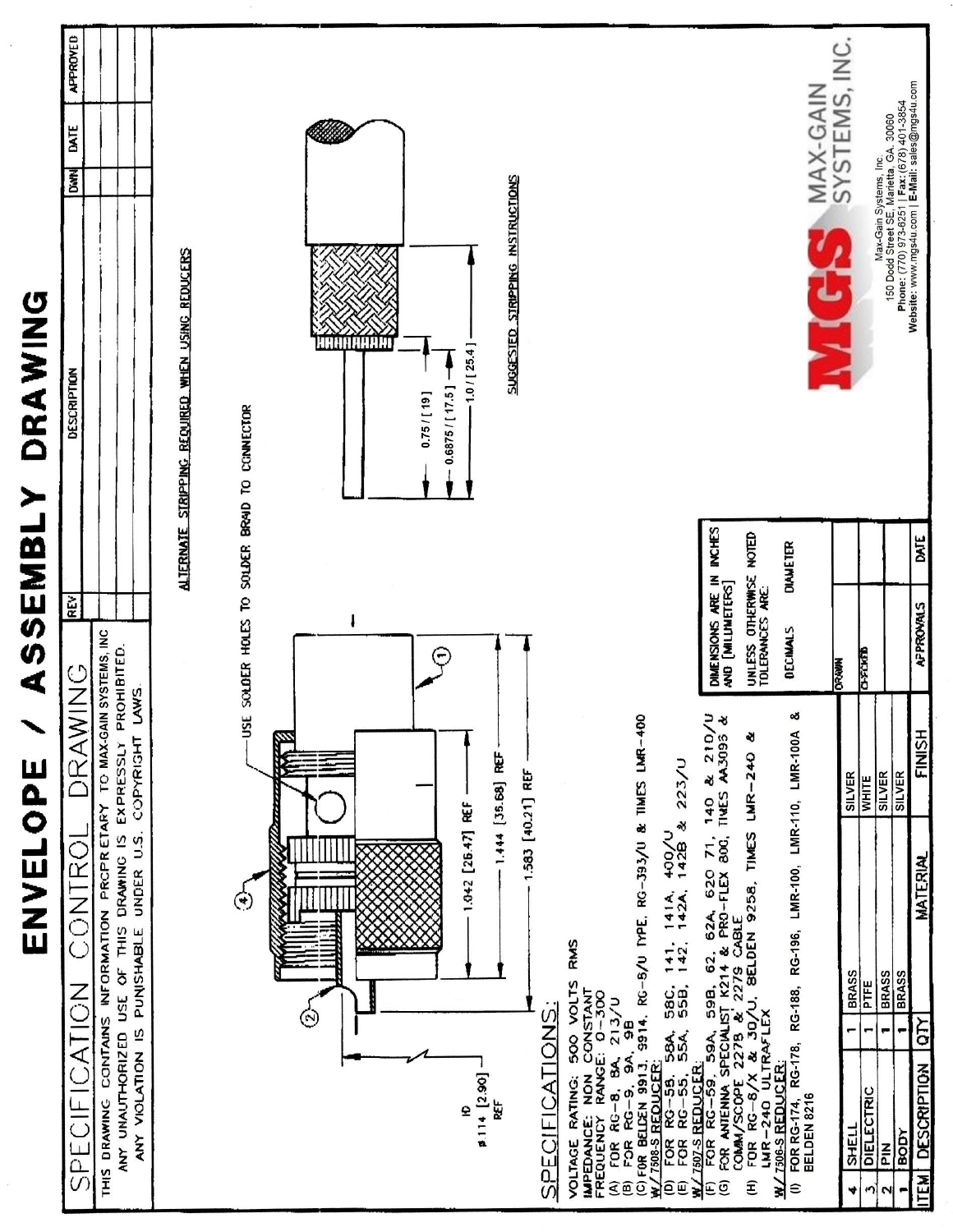# **Installation Guide**

We will begin by installing the PL-259 connector on a piece of LMR-400. This process is the same for all the other types of cable that fit the PL-259 connector. These connectors fit on a wide range of coax types including: RG-8, RG-11, RG-83, RG-213, RG-393, LMR-400, Belden 8237, Belden 8267, Belden 9011, and Belden 9913.

### **Coax Stripping:**

First cut your cable to the desired length and then strip the black jacket back approximately 1 inch. When the jacket is stripped cut the braid/foil back 0.75 of an inch from the fresh cut end. Finally, cut back the dielectric 0.6875 of an inch from the fresh end down to the center conductor. The braid needs to be cut back further than the dielectric to insure that none of the braid or foil is touching the center conductor which could cause a short.

Once the cable is prepped, make sure to put the sleeve of the PL-259 on the cable before you put the body of the PL-259 on the cable, with the knurled end of the sleeve closest to the tip of the connector.



### **Main Body Install:**

Put the PL-259 main body on the end of the cable and grip it with a pair of pliers and begin screwing it to the right (clockwise) till the center conductor is flush with the tip end of the center pin of the PL-259 connector itself.

**FAQ #1:** Why wont the center conductor go into the connector?

**Answer 1:** The center is bend off of center. Ensure the center conductor is perfectly straight before screwing the connector body onto the coax.

**Answer 2:** The tip of the center conductor was flattened by diagonal cutters when cutting the coax. To fix this, use a pair of pliers to round back out the tip of the center conductor.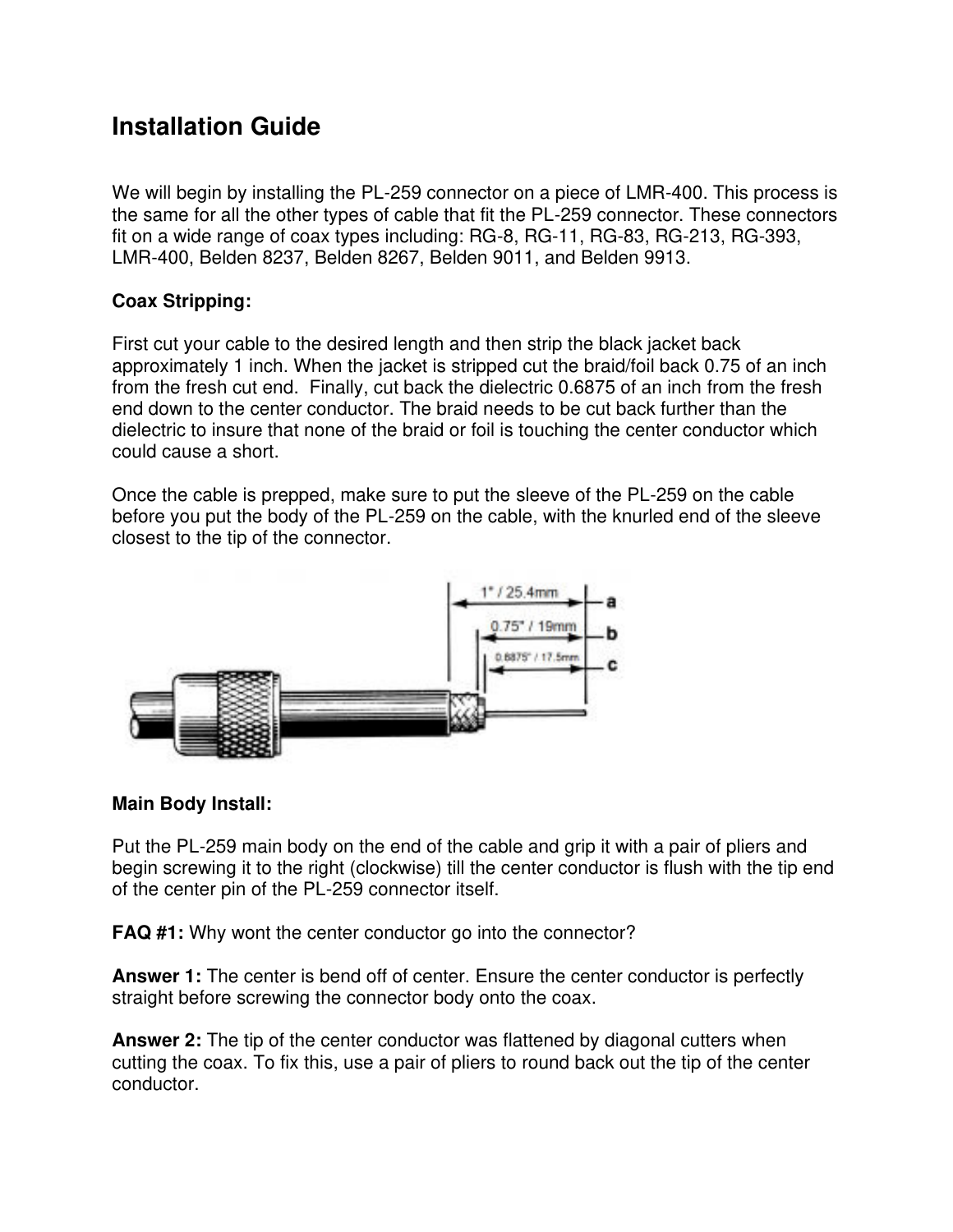**Answer 3:** The strands spread apart making the center conductor too large. LMR-400 coax is available in solid core and stranded versions. When cut, the strands of the stranded version can "loosen" and come separated. You will need to re-tighten the strands by twisting them back to their original diameter.



### **Soldering Guide:**

This soldering guide is for soldering Max-Gain Systems, Inc. PL-259 connectors. These are approximate measurements for our PL-259 connectors, which adhere to industry standards for this type connector. If you choose to use this guide for connectors sold by others who do NOT adhere to these standards, the measurements could be off and result in a poor installation.

**Now we begin soldering the PL-259 connector to the cable.** Begin by applying heat to the center pin of the PL-259 connector with your soldering iron. Before proceeding, allow sufficient time for the soldering iron tip to reach full operating temperature and clean the tip of the iron by wiping it with a damp sponge. Be sure the soldering iron is on the bottom side of the center pin. The heat rises and heats up the pin faster. When the pin is heated, apply the solder to the tip of the center conductor. Allow sufficient solder to flow to seal the center conductor inside the center pin.

Once the center pin is sealed with solder, move the soldering iron to the holes of the PL-259. Make sure to fill all four of the holes with solder flush with the top of each hole. Once all four holes of the PL-259 are filled with solder let the connector cool down. When the connector is cool take the sleeve (which should have been put on the cable before the PL-259 was screwed on the cable) and slide it up the cable onto the connector and screw it up into place.



**Final Testing:**